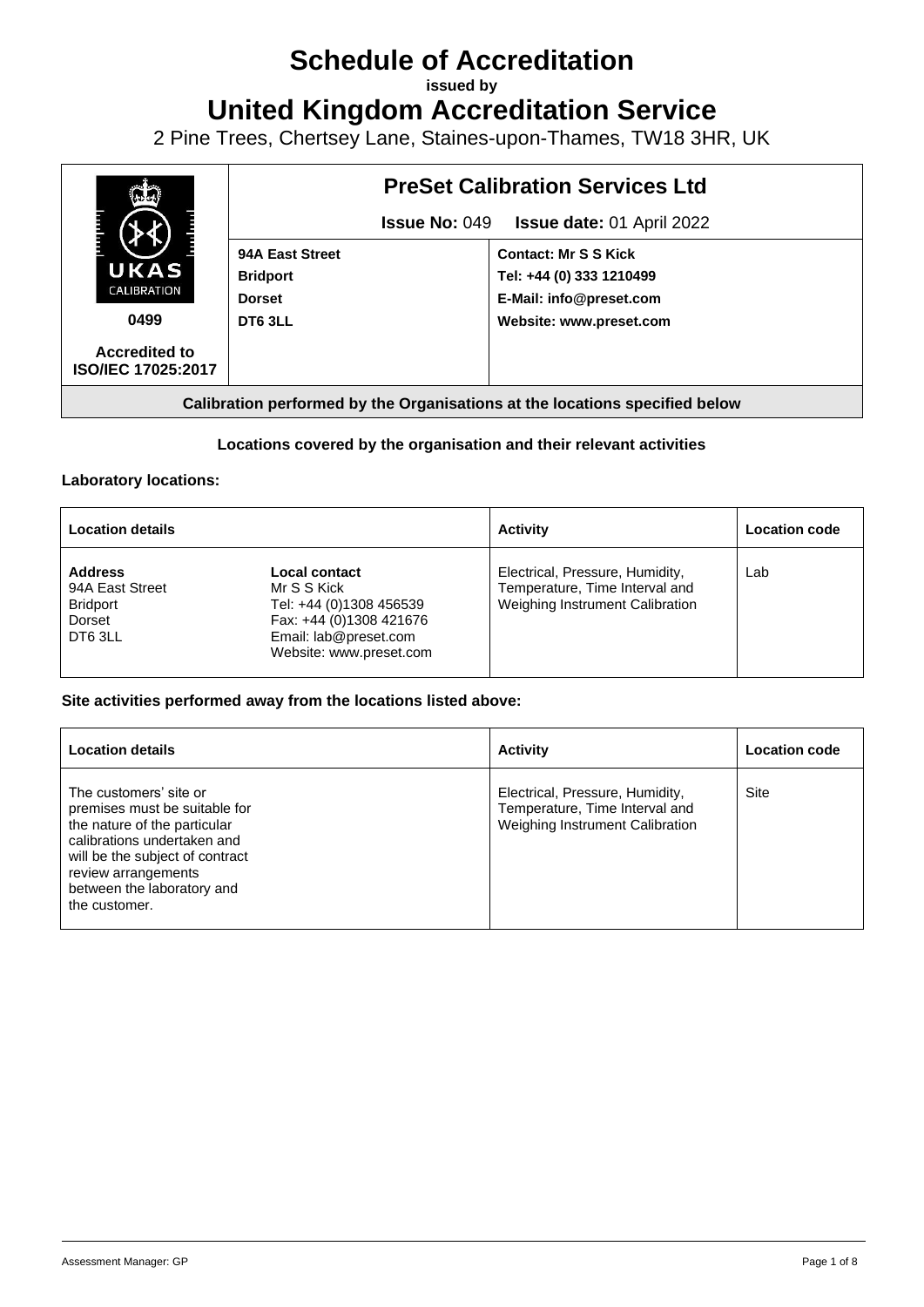

| Calibration and Measurement Capability (CMC)                                                                                   |                                                                                                      |                                                   |                                                                                                                                      |                  |
|--------------------------------------------------------------------------------------------------------------------------------|------------------------------------------------------------------------------------------------------|---------------------------------------------------|--------------------------------------------------------------------------------------------------------------------------------------|------------------|
| <b>Measured Quantity</b><br><b>Instrument or Gauge</b>                                                                         | Range                                                                                                | Expanded<br>Measurement<br>Uncertainty $(k = 2)$  | Remarks                                                                                                                              | Location<br>Code |
| <b>TEMPERATURE</b>                                                                                                             |                                                                                                      |                                                   | Calibration by comparison<br>with reference instruments                                                                              | Lab              |
| Resistance thermometers                                                                                                        | -95 °C to +100 °C<br>100 °C to 200 °C<br>200 °C to 600 °C                                            | 0.13 °C<br>0.17 °C<br>0.26 °C                     | In block bath                                                                                                                        |                  |
| Thermocouples                                                                                                                  | -95 °C to +100 °C<br>100 °C to 200 °C<br>200 °C to 600 °C<br>600 °C to 1100 °C<br>1100 °C to 1200 °C | 0.17 °C<br>0.19 °C<br>0.42 °C<br>1.3 °C<br>2.1 °C | In block bath                                                                                                                        |                  |
| Electronic thermometers with<br>sensors                                                                                        | As for sensor type above                                                                             |                                                   |                                                                                                                                      |                  |
| Temperature block calibrators                                                                                                  | -95 °C to +200 °C<br>200 °C to 600 °C<br>600 °C to 1100 °C                                           | 0.27 °C<br>0.40 °C<br>1.9 °C                      |                                                                                                                                      |                  |
| Temperature controlled baths,<br>fridges/refrigerators, freezers,<br>autoclaves, ovens, furnaces and<br>environmental chambers | -95 °C to +200 °C<br>200 °C to 500 °C<br>500 °C to 1100 °C                                           | 1.0 °C<br>2.0 °C<br>3.0 °C                        | Single and multipoint time<br>dependent temperature<br>profiling, also referred to<br>as spatial temperature<br>surveying or mapping | Site             |
| Pt100 sensors                                                                                                                  | -95 °C to +200 °C<br>200 °C to 300 °C<br>300 °C to 500 °C<br>500 °C to 800 °C                        | 0.44 °C<br>0.62 °C<br>2.0 °C<br>3.0 °C            | In block bath                                                                                                                        |                  |
| Thermocouples                                                                                                                  | -95 °C to +200 °C<br>200 °C to 500 °C<br>500 °C to 1100 °C                                           | 1.0 °C<br>2.0 °C<br>3.0 °C                        | In block bath                                                                                                                        |                  |
| Electronic thermometers with<br>sensors                                                                                        | As for sensor types above                                                                            | As for sensor types above                         |                                                                                                                                      |                  |
| Temperature block calibrators                                                                                                  | -95 °C to +200 °C<br>200 °C to 400 °C                                                                | 0.35 °C<br>0.50 °C                                |                                                                                                                                      |                  |
| <b>HUMIDITY</b>                                                                                                                | 400 °C to 1100 °C                                                                                    | 2.5 °C                                            | Calibration by comparison                                                                                                            | Lab              |
| <b>Relative Humidity</b>                                                                                                       | 10 %rh to 50 %rh<br>50 %rh to 95 %rh<br>for the temperature range<br>10 °C to 40 °C                  | 1.7 %rh<br>1.5 %rh                                | with reference instruments                                                                                                           |                  |
|                                                                                                                                | 10 %rh to 50 %rh<br>50 %rh to 95 %rh<br>for the temperature range<br>40 °C to 60 °C                  | 1.4 %rh<br>1.5 %rh                                |                                                                                                                                      |                  |
|                                                                                                                                |                                                                                                      |                                                   |                                                                                                                                      |                  |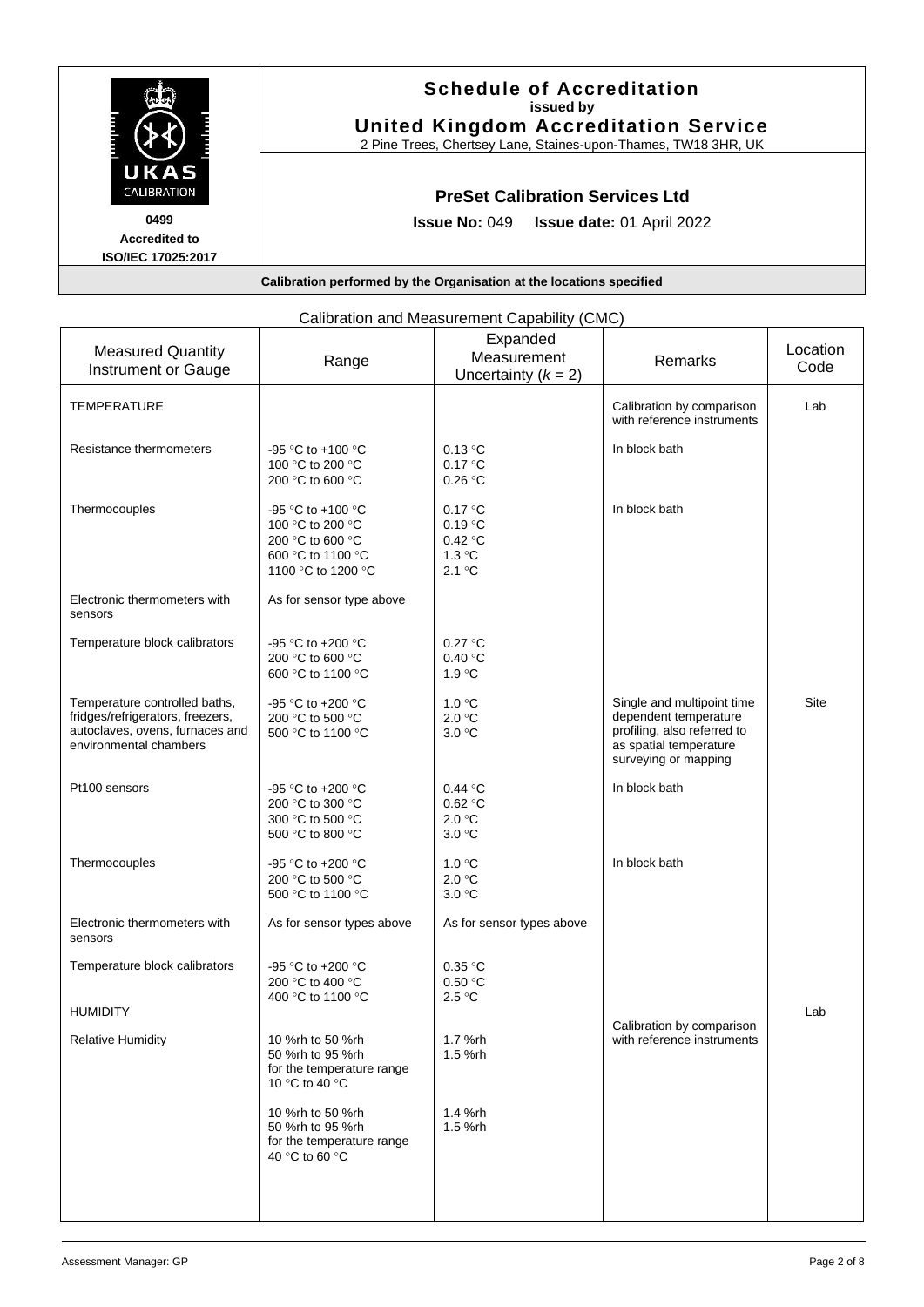|                                                                           | <b>Schedule of Accreditation</b><br>issued by<br><b>United Kingdom Accreditation Service</b><br>2 Pine Trees, Chertsey Lane, Staines-upon-Thames, TW18 3HR, UK |                                                                      |         |                        |  |
|---------------------------------------------------------------------------|----------------------------------------------------------------------------------------------------------------------------------------------------------------|----------------------------------------------------------------------|---------|------------------------|--|
| UKAS<br>CALIBRATION<br>0499<br><b>Accredited to</b><br>ISO/IEC 17025:2017 | <b>PreSet Calibration Services Ltd</b><br><b>Issue No: 049</b><br><b>Issue date: 01 April 2022</b>                                                             |                                                                      |         |                        |  |
|                                                                           |                                                                                                                                                                | Calibration performed by the Organisation at the locations specified |         |                        |  |
|                                                                           |                                                                                                                                                                |                                                                      |         |                        |  |
| <b>Measured Quantity</b><br>متحددها والمتحافظ والمتحدد والمنافذة          | Range                                                                                                                                                          | Expanded<br>Measurement                                              | Remarks | Location<br>$C^{\sim}$ |  |

| measured Quantity<br>Instrument or Gauge                                                                                                     | Range                                                                                                                                          | Measurement<br>Uncertainty $(k = 2)$                                                                                                                                                                           | Remarks                                                                                         | ∟∪∪au∪⊓<br>Code |
|----------------------------------------------------------------------------------------------------------------------------------------------|------------------------------------------------------------------------------------------------------------------------------------------------|----------------------------------------------------------------------------------------------------------------------------------------------------------------------------------------------------------------|-------------------------------------------------------------------------------------------------|-----------------|
| HUMIDITY (continued)                                                                                                                         |                                                                                                                                                |                                                                                                                                                                                                                |                                                                                                 |                 |
| Temperature sensors<br>incorporated in humidity<br>instruments                                                                               | 10 °C to 60 °C                                                                                                                                 | 0.37 °C                                                                                                                                                                                                        |                                                                                                 |                 |
| Relative humidity                                                                                                                            | 15 %rh to 95 %rh<br>for the temperature range<br>10 °C to 60 °C                                                                                | 3.7 %rh                                                                                                                                                                                                        |                                                                                                 | Site            |
| Temperature (sensors<br>incorporated in humidity<br>instruments)                                                                             | 15 °C to 60 °C                                                                                                                                 | 0.60 °C                                                                                                                                                                                                        |                                                                                                 |                 |
| <b>PRESSURE</b>                                                                                                                              |                                                                                                                                                |                                                                                                                                                                                                                | Methods consistent with<br>EURAMET CG17.                                                        | Lab & Site      |
| Hydraulic Pressure (Gauge)                                                                                                                   |                                                                                                                                                |                                                                                                                                                                                                                |                                                                                                 |                 |
| Calibration of pressure<br>indicating instruments and<br>gauges                                                                              | 0 MPa to 20 MPa<br>20 MPa to 70 MPa                                                                                                            | 8.1 kPa<br>12 kPa                                                                                                                                                                                              |                                                                                                 |                 |
| Gas Pressure (Gauge)                                                                                                                         |                                                                                                                                                |                                                                                                                                                                                                                |                                                                                                 |                 |
| Calibration of pressure<br>indicating instruments and<br>gauges                                                                              | $-100$ kPa to 0 kPa<br>0 kPa to 2.5 kPa<br>2.5 kPa to 400 kPa<br>400 kPa to 2 MPa<br>2 MPa to 4 MPa                                            | 0.65 kPa<br>12 Pa<br>0.67 kPa<br>0.80 kPa<br>0.90 kPa                                                                                                                                                          |                                                                                                 |                 |
| Gas Pressure (Absolute)                                                                                                                      |                                                                                                                                                |                                                                                                                                                                                                                |                                                                                                 |                 |
| Calibration of pressure<br>indicating instruments and<br>gauges                                                                              | 3.5 kPa to 700 kPa                                                                                                                             | 0.13 kPa                                                                                                                                                                                                       |                                                                                                 |                 |
| <b>ELECTRICAL</b>                                                                                                                            |                                                                                                                                                |                                                                                                                                                                                                                |                                                                                                 |                 |
| Values and uncertainties listed below are applicable for the calibration of both measurement instruments and for instruments with an output. | the method used is by direct comparison unless otherwise stated in the remarks column.                                                         |                                                                                                                                                                                                                |                                                                                                 |                 |
| <b>DC RESISTANCE</b>                                                                                                                         |                                                                                                                                                |                                                                                                                                                                                                                |                                                                                                 | Lab & Site      |
| Generation                                                                                                                                   |                                                                                                                                                |                                                                                                                                                                                                                |                                                                                                 |                 |
| Specific values                                                                                                                              | 1 Ω<br>10 $\Omega$<br>100 $\Omega$<br>1 kΩ<br>10 k $\Omega$<br>100 k $\Omega$<br>1 M $\Omega$<br>10 $M\Omega$<br>100 $M\Omega$<br>1 G $\Omega$ | $0.23 \text{ m}\Omega$<br>$0.90 \text{ m}\Omega$<br>$2.0 \text{ m}\Omega$<br>$15 \text{ m}\Omega$<br>$0.20 \Omega$<br>4.2 $\Omega$<br>100 $\Omega$<br>$4.0 \text{ k}\Omega$<br>$0.20 \text{ M}\Omega$<br>75 MΩ | These values can be<br>generated for the.<br>calibration of resistance<br>measuring instruments |                 |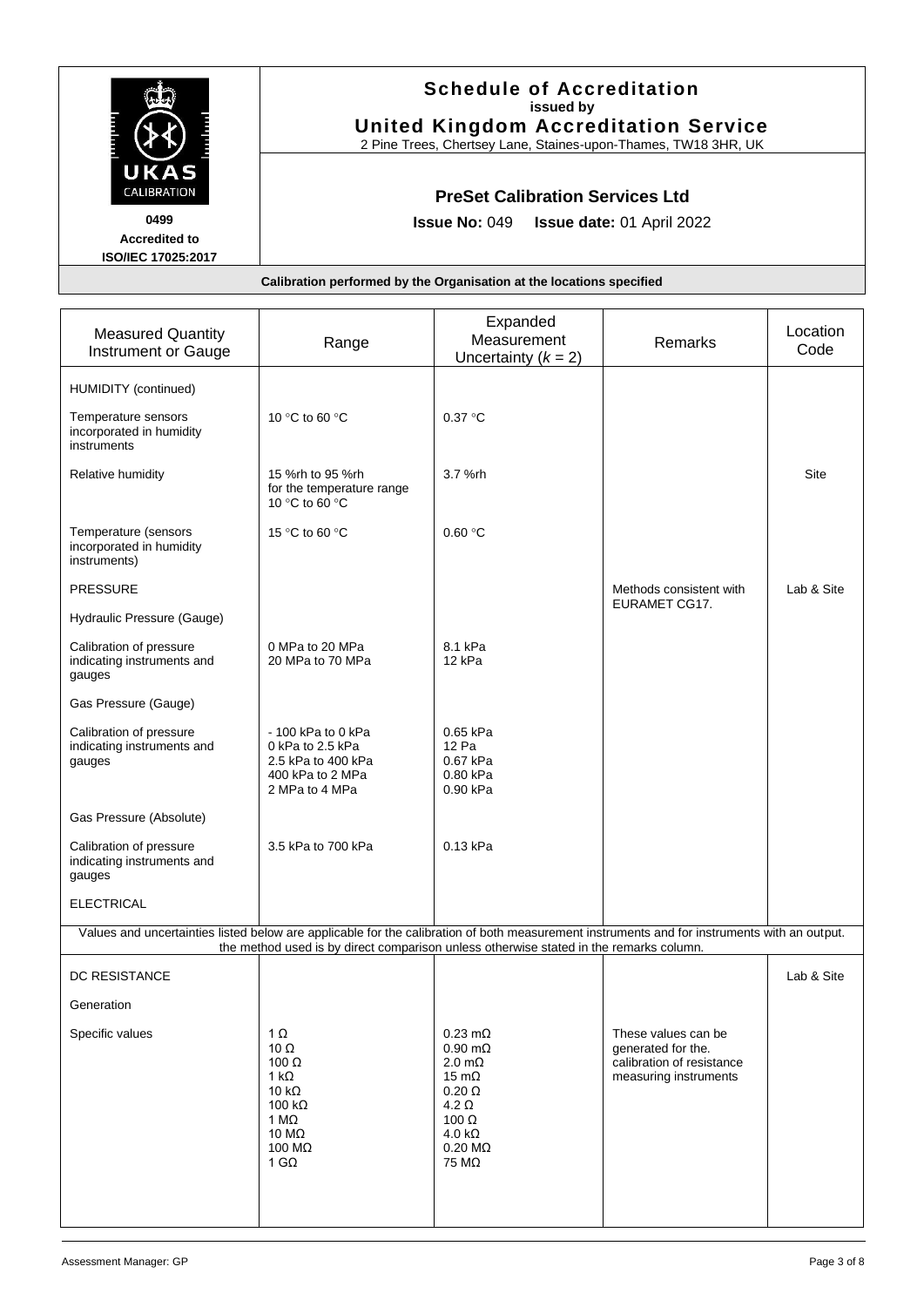|                                                                                  | <b>Schedule of Accreditation</b><br>issued by<br><b>United Kingdom Accreditation Service</b><br>2 Pine Trees, Chertsey Lane, Staines-upon-Thames, TW18 3HR, UK                                                       |                                                                                                                             |                                                                                     |                  |
|----------------------------------------------------------------------------------|----------------------------------------------------------------------------------------------------------------------------------------------------------------------------------------------------------------------|-----------------------------------------------------------------------------------------------------------------------------|-------------------------------------------------------------------------------------|------------------|
| UKAS<br><b>CALIBRATION</b><br>0499<br><b>Accredited to</b><br>ISO/IEC 17025:2017 | <b>PreSet Calibration Services Ltd</b><br><b>Issue No: 049</b><br>Issue date: 01 April 2022                                                                                                                          |                                                                                                                             |                                                                                     |                  |
|                                                                                  | Calibration performed by the Organisation at the locations specified                                                                                                                                                 |                                                                                                                             |                                                                                     |                  |
| <b>Measured Quantity</b><br>Instrument or Gauge                                  | Range                                                                                                                                                                                                                | Expanded<br>Measurement<br>Uncertainty $(k = 2)$                                                                            | Remarks                                                                             | Location<br>Code |
| ELECTRICAL (continued)<br>DC RESISTANCE (continued)                              |                                                                                                                                                                                                                      |                                                                                                                             |                                                                                     | Lab & Site       |
| Measurement                                                                      | 0 $\Omega$ to 100 $\Omega$<br>100 $\Omega$ to 1 k $\Omega$<br>1 k $\Omega$ to 10 k $\Omega$<br>10 k $\Omega$ to 100 k $\Omega$<br>100 k $\Omega$ to 1 M $\Omega$<br>1 MQ to 10 MQ<br>10 M $\Omega$ to 100 M $\Omega$ | 19 $m\Omega$<br>120 m $\Omega$<br>$0.67 \Omega$<br>13 $\Omega$<br>$0.59 \text{ k}\Omega$<br>4.0 k $\Omega$<br>1.0 $M\Omega$ | Outputs of instruments<br>can be measured                                           |                  |
| DC Voltage                                                                       |                                                                                                                                                                                                                      |                                                                                                                             |                                                                                     |                  |
| Generation                                                                       | 0 mV to 20 mV<br>20 mV to 200 mV<br>200 mV to 2 V<br>2 V to 20 V<br>20 V to 200 V<br>200 V to 1 kV                                                                                                                   | 11 $\mu$ V<br>11 $\mu$ V<br>$60 \mu V$<br>220 μV<br>14 mV<br>33 mV                                                          | These values can be<br>generated for the<br>calibration of<br>measuring instruments |                  |
| Measurement                                                                      | 0 mV to 100 mV<br>100 mV to 1 V<br>1 V to 10 V<br>10 V to 100 V<br>100 V to 1 kV                                                                                                                                     | $9.2 \mu V$<br>$62 \mu V$<br>670 μV<br>$6.4$ mV<br>62 mV                                                                    | For measurement of<br>instrument outputs                                            |                  |
| <b>DC Current</b>                                                                |                                                                                                                                                                                                                      |                                                                                                                             |                                                                                     |                  |
| Generation                                                                       | 0 $\mu$ A to 200 $\mu$ A<br>200 $\mu$ A to 2 mA<br>2 mA to 20 mA<br>20 mA to 200 mA<br>200 mA to 2 A<br>2 A to 20 A                                                                                                  | 25 nA<br>830 nA<br>$12 \mu A$<br>$45 \mu A$<br>130 µA<br>$2.5 \text{ mA}$                                                   | These values can be<br>generated for the<br>calibration of<br>measuring instruments |                  |
|                                                                                  | 20 A to 50 A<br>50 A to 250 A<br>250 A to 500 A<br>500 A to 1000 A                                                                                                                                                   | 0.27A<br>0.84A<br>1.5A<br>1.5A                                                                                              | Simulation using a 50 turn<br>coil for the calibration of<br>clampmeters            |                  |
| Measurement                                                                      | 0 mA to 10 mA<br>10 mA to 100 mA<br>100 mA to 1 A<br>1 A to 3 A<br>3 A to 10 A<br>10 A to 240 A<br>240 A to 1000 A                                                                                                   | $4.3 \mu A$<br>$35 \mu A$<br>$0.82 \text{ mA}$<br>1.9 <sub>mA</sub><br>1.5A<br>6.0 A<br>25 A                                | For measurement of<br>instrument outputs                                            |                  |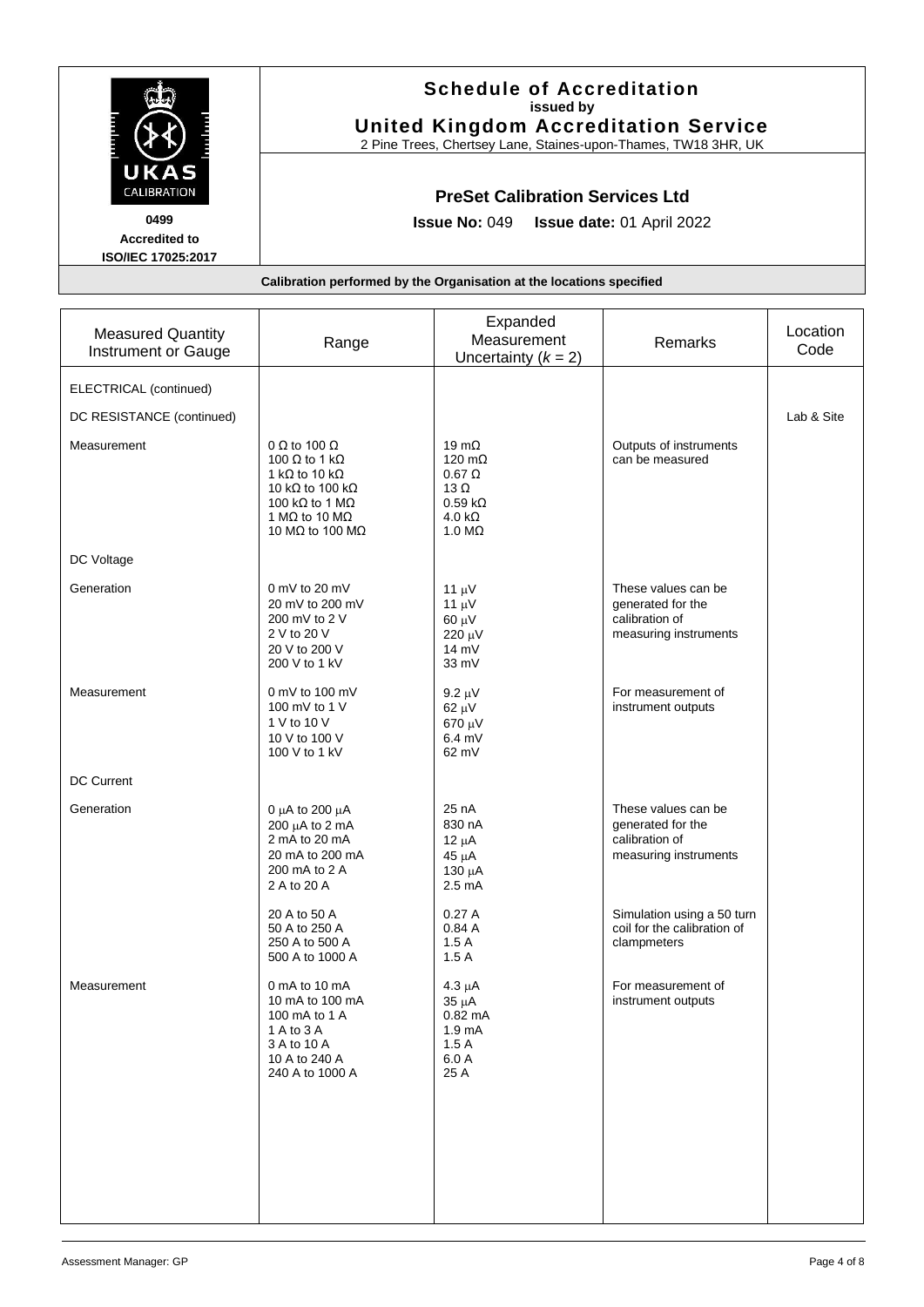|                                                                                  | <b>Schedule of Accreditation</b><br>issued by<br><b>United Kingdom Accreditation Service</b><br>2 Pine Trees, Chertsey Lane, Staines-upon-Thames, TW18 3HR, UK |  |  |  |
|----------------------------------------------------------------------------------|----------------------------------------------------------------------------------------------------------------------------------------------------------------|--|--|--|
| UKAS<br>CALIBRATION<br>0499<br><b>Accredited to</b><br><b>ISO/IEC 17025:2017</b> | <b>PreSet Calibration Services Ltd</b><br><b>Issue No: 049</b><br><b>Issue date: 01 April 2022</b>                                                             |  |  |  |
|                                                                                  | Calibration performed by the Organisation at the locations specified                                                                                           |  |  |  |
|                                                                                  |                                                                                                                                                                |  |  |  |

| <b>Measured Quantity</b><br>Instrument or Gauge                             | Range                                                                                                     | Expanded<br>Measurement<br>Uncertainty $(k = 2)$              | Remarks                                                                             | Location<br>Code |
|-----------------------------------------------------------------------------|-----------------------------------------------------------------------------------------------------------|---------------------------------------------------------------|-------------------------------------------------------------------------------------|------------------|
| ELECTRICAL (continued)                                                      |                                                                                                           |                                                               |                                                                                     | Lab & Site       |
| <b>AC Voltage</b>                                                           |                                                                                                           |                                                               |                                                                                     |                  |
| Generation                                                                  | 40 Hz to 1 kHz:<br>20 mV to 200 mV<br>200 mV to 2 V<br>2 V to 20 V<br>20 V to 200 V<br>200 V to 700 V     | 530 μV<br>830 μV<br>7.4 mV<br>130 mV<br>400 mV                | These values can be<br>generated for the<br>calibration of<br>measuring instruments |                  |
| Measurement                                                                 | 40 Hz to 1 kHz:<br>10 mV to 100 mV<br>100 mV to 1 V<br>1 V to 10 V<br>10 V to 100 V<br>100 V to 750 V     | $78 \mu V$<br>960 $\mu$ V<br>8.6 mV<br>51 mV<br>580 mV        | For measurement of<br>instrument outputs                                            |                  |
| <b>AC Current</b>                                                           |                                                                                                           |                                                               |                                                                                     |                  |
| Generation                                                                  | 40 Hz to 1 kHz<br>10 μA to 200 μA                                                                         | 530 nA                                                        | These values can be<br>generated for the<br>calibration of measuring                |                  |
|                                                                             | 60 Hz to 1 kHz<br>200 $\mu$ A to 2 mA<br>2 mA to 20 mA<br>20 mA to 200 mA<br>200 mA to 2 A<br>2 A to 20 A | $3.8 \mu A$<br>$40 \mu A$<br>430 μΑ<br>730 μA<br>16 mA        | instruments                                                                         |                  |
|                                                                             | 60 Hz to 1 kHz<br>20 A to 50 A<br>50 to 250 A<br>250 to 500 A<br>500 A to 1000 A                          | 0.59A<br>2.7A<br>3.0A<br>3.0A                                 | Simulation using a 50 turn<br>coil for the calibration of<br>clampmeters            |                  |
| Measurement                                                                 | 40 Hz to 1 kHz:<br>100 mA to 1 A<br>1 A to 3 A                                                            | 1.6 <sub>m</sub> A<br>1.7 <sub>mA</sub>                       | For measurement of<br>instrument outputs                                            |                  |
| Additional measurements in<br>support of IEE 17th Edition test<br>equipment |                                                                                                           |                                                               |                                                                                     | Lab & Site       |
| <b>RCD</b> testers                                                          |                                                                                                           |                                                               |                                                                                     |                  |
| Trip current                                                                | 6 mA, 10 mA and 30 mA<br>100 mA, 300 mA, and<br>500 mA<br>1000 mA                                         | $7.0% + 20 \mu A$<br>$7.0% + 160 \mu A$<br>$7.0% + 840 \mu A$ |                                                                                     |                  |
| Trip time                                                                   | 20 ms to 390 ms<br>390 ms to 5 s                                                                          | 1.0 <sub>ms</sub><br>8.9 ms                                   |                                                                                     |                  |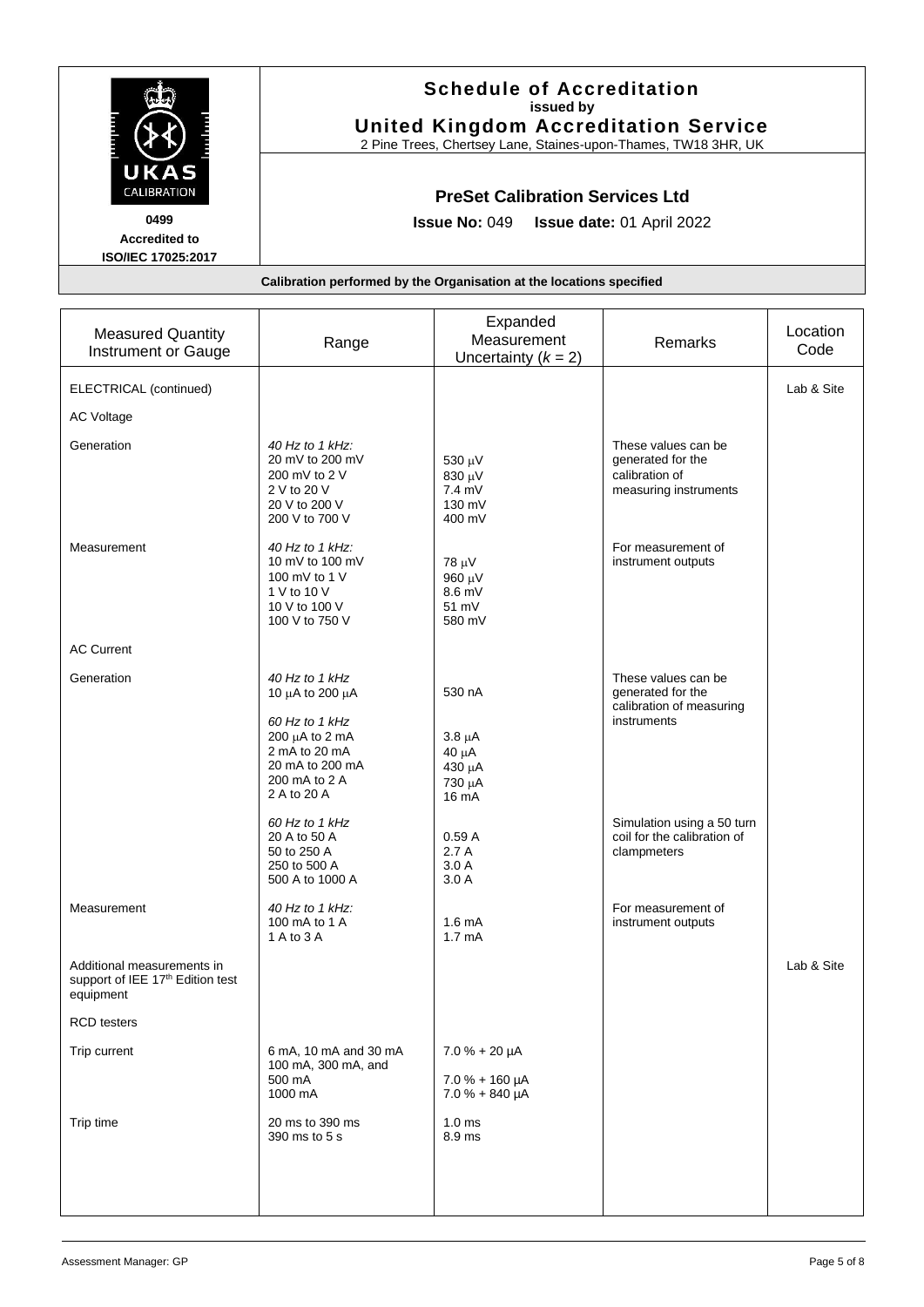|                                                                                                                                 | <b>Schedule of Accreditation</b><br>issued by<br><b>United Kingdom Accreditation Service</b><br>2 Pine Trees, Chertsey Lane, Staines-upon-Thames, TW18 3HR, UK |                                                                                             |                                                     |                  |  |
|---------------------------------------------------------------------------------------------------------------------------------|----------------------------------------------------------------------------------------------------------------------------------------------------------------|---------------------------------------------------------------------------------------------|-----------------------------------------------------|------------------|--|
| KAS<br>CALIBRATION<br>0499<br><b>Accredited to</b><br>ISO/IEC 17025:2017                                                        |                                                                                                                                                                | <b>PreSet Calibration Services Ltd</b><br><b>Issue No: 049</b><br>Issue date: 01 April 2022 |                                                     |                  |  |
|                                                                                                                                 | Calibration performed by the Organisation at the locations specified                                                                                           |                                                                                             |                                                     |                  |  |
| <b>Measured Quantity</b><br>Instrument or Gauge                                                                                 | Range                                                                                                                                                          | Expanded<br>Measurement<br>Uncertainty $(k = 2)$                                            | Remarks                                             | Location<br>Code |  |
| ELECTRICAL (continued)                                                                                                          |                                                                                                                                                                |                                                                                             |                                                     |                  |  |
| AC Resistance for loop testers<br>at 50 Hz                                                                                      |                                                                                                                                                                |                                                                                             |                                                     |                  |  |
| Nominal values: additive to<br>prevailing loop impedance                                                                        | $0.05 \Omega$ , 0.15 $\Omega$ , 0.33 $\Omega$ ,<br>1.8 $\Omega$ , 3.3 $\Omega$ , 18 $\Omega$ and 33 $\Omega$                                                   | $0.054$ $\Omega$                                                                            | Nominal laboratory loop<br>impedance $0.4 \Omega$ . |                  |  |
| <b>Calibration of Portable</b><br><b>Appliance Testers</b>                                                                      |                                                                                                                                                                |                                                                                             |                                                     | Lab & Site       |  |
| Earth Bond                                                                                                                      | $20 \text{ m}\Omega$                                                                                                                                           | 5.0%                                                                                        |                                                     |                  |  |
|                                                                                                                                 | 190 m $\Omega$ , 210 m $\Omega$ , 950 m $\Omega$ ,<br>$1$ Ω 1.05 Ω, 1.08 Ω, 2 Ω 10<br>$\Omega$ and 18 $\Omega$                                                 | 1.0%                                                                                        |                                                     |                  |  |
|                                                                                                                                 | 0 V to 20 V                                                                                                                                                    | 50 mV                                                                                       |                                                     |                  |  |
|                                                                                                                                 | 100 mA to 50 A 50 Hz<br>1 mA to 2 A 50 Hz<br>0 mA to 2 A dc                                                                                                    | $0.50 \% + 200 mA$<br>$0.50 \% + 2.0 mA$<br>$0.10 \% + 2.0$ mA                              |                                                     |                  |  |
| Insulation                                                                                                                      | 95 kΩ, 105 kΩ, 500 kΩ, 950<br>k $\Omega$ , 1.05 M $\Omega$ , 5 M $\Omega$ and 10<br>$M\Omega$<br>100 $\text{M}\Omega$                                          | 0.10%<br>$1.0\%$                                                                            |                                                     |                  |  |
|                                                                                                                                 | 0 kV to 1 kV<br>0 mA to 20 mA                                                                                                                                  | 2.5V<br>$50 \mu A$                                                                          |                                                     |                  |  |
| Leakage                                                                                                                         | At 50 Hz:<br>50 µA to 20 mA                                                                                                                                    | $50 \mu A$                                                                                  |                                                     |                  |  |
| Load                                                                                                                            | At 50 Hz<br>2 V to 500 V<br>5 mA to 13 A at 50 Hz                                                                                                              | 1.2V<br>$6.5 \text{ mA}$                                                                    |                                                     |                  |  |
| Electrical calibration of<br>temperature simulators,<br>indicators, controllers and<br>recorders for the following<br>sensors:- |                                                                                                                                                                |                                                                                             |                                                     |                  |  |
| Noble metal thermocouples                                                                                                       | 0 °C to 500 °C<br>500 °C to 1500 °C                                                                                                                            | 0.30 °C<br>0.30 °C                                                                          | Including cold junction<br>compensation             | Lab              |  |
| Base metal thermocouples                                                                                                        | -160 °C to 0 °C<br>0 °C °C to 1200 °C                                                                                                                          | 0.10 °C<br>0.10 °C                                                                          | Including cold junction<br>compensation             |                  |  |

Resistance sensors (Pt100)  $\Big|$  -200 °C to +600 °C  $\Big|$  0.050 °C  $\Big|$  Simulation

Cold junction compensation At ambient temperature 0.070 °C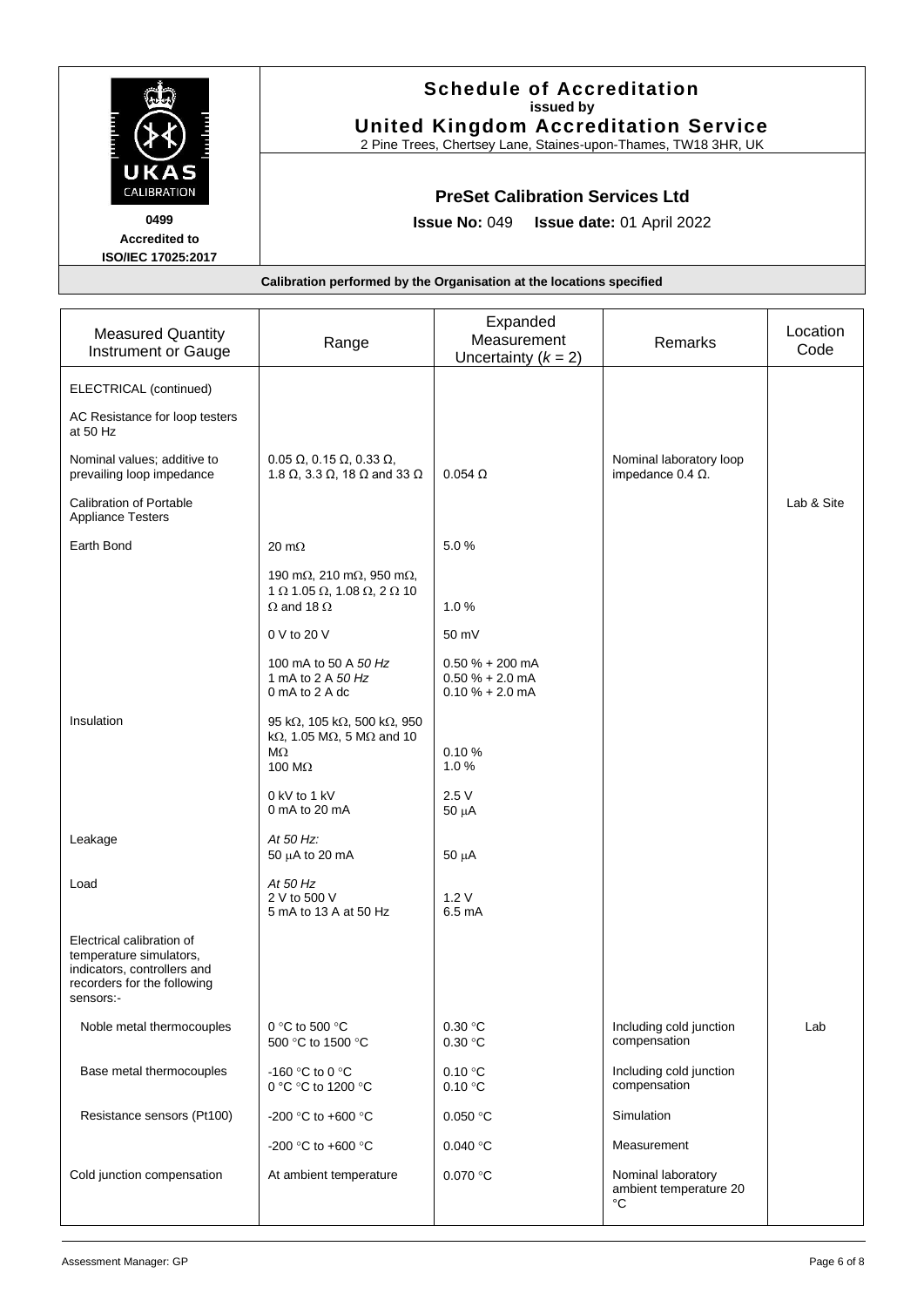|                                                                                         |                                                                                                                 | <b>Schedule of Accreditation</b><br>issued by<br><b>United Kingdom Accreditation Service</b><br>2 Pine Trees, Chertsey Lane, Staines-upon-Thames, TW18 3HR, UK |                 |          |  |
|-----------------------------------------------------------------------------------------|-----------------------------------------------------------------------------------------------------------------|----------------------------------------------------------------------------------------------------------------------------------------------------------------|-----------------|----------|--|
| UKAS<br><b>CALIBRATION</b><br>0499<br><b>Accredited to</b><br><b>ISO/IEC 17025:2017</b> | <b>PreSet Calibration Services Ltd</b><br><b>Issue No: <math>049</math></b><br><b>Issue date: 01 April 2022</b> |                                                                                                                                                                |                 |          |  |
|                                                                                         |                                                                                                                 | Calibration performed by the Organisation at the locations specified                                                                                           |                 |          |  |
|                                                                                         |                                                                                                                 |                                                                                                                                                                |                 |          |  |
| <b>Measured Quantity</b>                                                                | Donas                                                                                                           | Expanded<br>Messurement                                                                                                                                        | <b>Domorlin</b> | Location |  |

| <b>Measured Quantity</b><br><b>Instrument or Gauge</b> | Range                                                                                                                                                                                                                                        | Expanded<br>Measurement<br>Uncertainty $(k = 2)$                                                                                                                                                                      | Remarks                                                                                                                                                                                                | Location<br>Code |  |
|--------------------------------------------------------|----------------------------------------------------------------------------------------------------------------------------------------------------------------------------------------------------------------------------------------------|-----------------------------------------------------------------------------------------------------------------------------------------------------------------------------------------------------------------------|--------------------------------------------------------------------------------------------------------------------------------------------------------------------------------------------------------|------------------|--|
| ELECTRICAL (continued)                                 |                                                                                                                                                                                                                                              |                                                                                                                                                                                                                       |                                                                                                                                                                                                        | Site             |  |
| Noble metal thermocouples                              | 0 °C to 1200 °C                                                                                                                                                                                                                              | 0.60 °C                                                                                                                                                                                                               | including cold junction<br>compensation                                                                                                                                                                | Site             |  |
| Base metal thermocouples                               | -190 °C to +1300 °C                                                                                                                                                                                                                          | 0.50 °C                                                                                                                                                                                                               | including cold junction<br>compensation                                                                                                                                                                |                  |  |
| Resistance sensors (Pt100)                             | -200 °C to +800 °C                                                                                                                                                                                                                           | 0.20 °C                                                                                                                                                                                                               | Simulation                                                                                                                                                                                             |                  |  |
|                                                        | -200 °C to +800 °C                                                                                                                                                                                                                           | 0.20 °C                                                                                                                                                                                                               | Measurement                                                                                                                                                                                            |                  |  |
| Frequency<br>Generation                                | 0.1 Hz to 20 Hz<br>20 Hz to 50 Hz<br>50 Hz to 200 Hz<br>200 Hz to 1 kHz<br>1 kHz to 10 kHz<br>10 kHz to 500 kHz<br>500 kHz to 1 MHz<br>1 MHz to 10 MHz                                                                                       | 1.4 mHz<br>7.2 mHz<br>$7.5$ mHz<br>650 mHz<br>$0.54$ Hz<br>15 Hz<br>250 Hz<br>280 Hz                                                                                                                                  | These values can be<br>generated for the<br>calibration of<br>measuring instruments                                                                                                                    | Lab & Site       |  |
| Time interval                                          |                                                                                                                                                                                                                                              |                                                                                                                                                                                                                       |                                                                                                                                                                                                        |                  |  |
| <b>Timers</b>                                          | 10 s to 72 hr                                                                                                                                                                                                                                | 0.80 s                                                                                                                                                                                                                |                                                                                                                                                                                                        |                  |  |
| <b>WEIGHING INSTRUMENTS</b>                            |                                                                                                                                                                                                                                              |                                                                                                                                                                                                                       | Methods consistent with<br>EURAMET guide cg-18.                                                                                                                                                        |                  |  |
| Digital one pan non-automatic<br>weighing instruments  | Maximum capacity<br>200 mg<br>500 mg<br>1 <sub>g</sub><br>2g<br>5 <sub>g</sub><br>10 g<br>20 <sub>g</sub><br>50 g<br>100 <sub>g</sub><br>200 g<br>500 g<br>$1$ kg<br>2 kg<br>$5 \text{ kg}$<br>$10$ $kg$<br>20 kg<br>30 kg<br>50 kg<br>60 kg | CMC (mg)<br>0.0031<br>0.0039<br>0.0047<br>0.062<br>0.077<br>0.093<br>0.13<br>0.17<br>0.28<br>0.52<br>1.4<br>$7.8$<br>16<br>390<br>770<br>1.6 <sub>g</sub><br>2.3 <sub>g</sub><br>3.9 <sub>g</sub><br>5.1 <sub>g</sub> | Weights are available in<br>OIML class:<br>E2 from 1 mg to 200 g,<br>Max. grouped load 500 g<br>F1 from 100 mg to 1 kg,<br>Max. grouped load 2 kg<br>M1 from 5 kg to 20 kg,<br>Max. grouped load 60 kg | Lab & Site       |  |
| END                                                    |                                                                                                                                                                                                                                              |                                                                                                                                                                                                                       |                                                                                                                                                                                                        |                  |  |